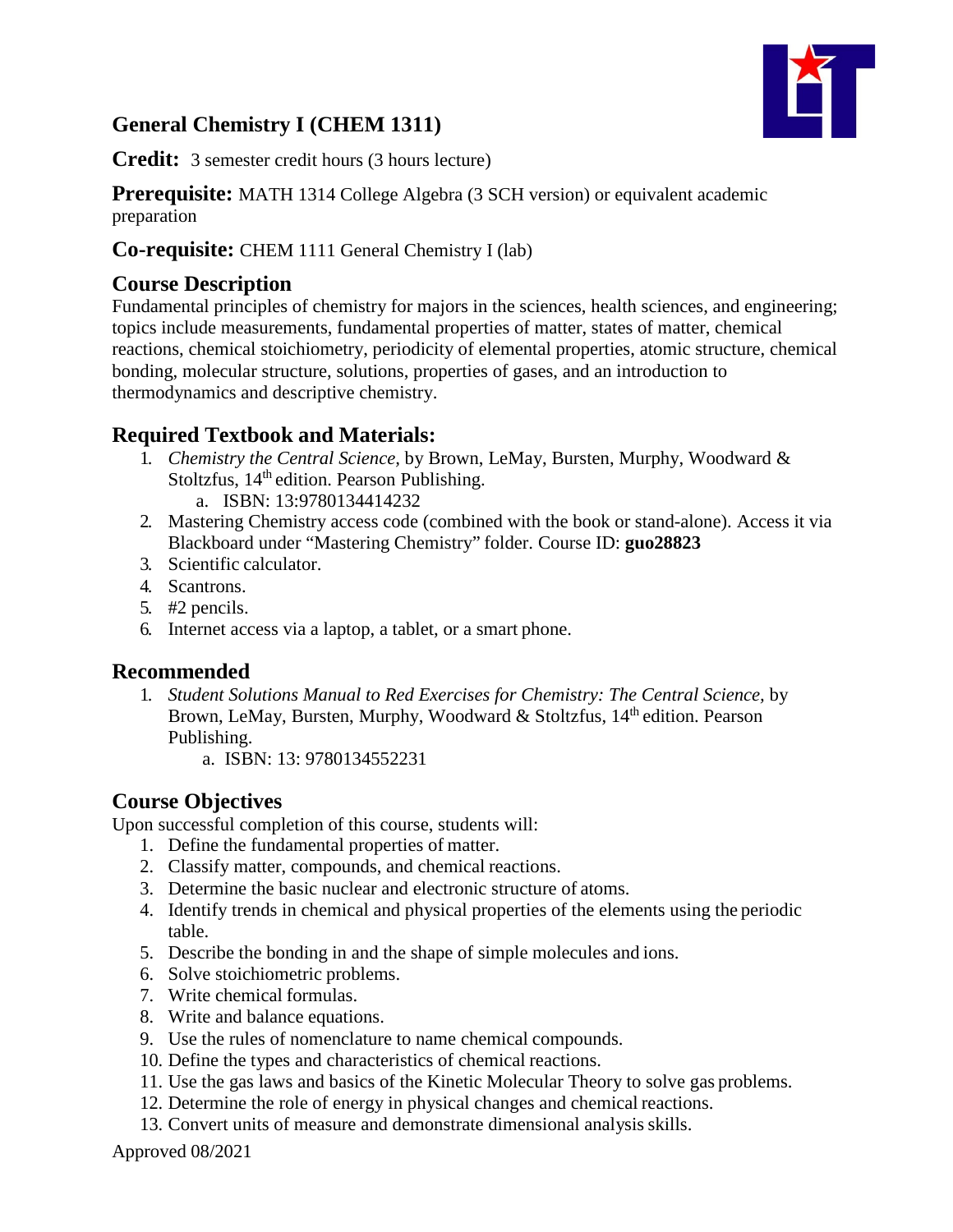CHEM 1311 Course Syllabus

# **CORE Objectives**

- 1. Critical Thinking: to include creative thinking, innovation, inquiry, and analysis.
- 2. Communication: to include effective development, interpretation and expression of ideas through written, oral and visual communications.
- 3. Empirical and Quantitative Skills: to include the manipulation and analysis of numerical data or observable facts resulting in informed conclusions.
- 4. Teamwork: to include the ability to consider different points of view, and to work effectively with others to support a shared purpose or goal.

# **Course Outline**

- A. INTRODUCTION: MATTER, ENERGY, AND MEASURMENTS
	- 1. The Study of Chemistry
	- 2. Classifications of Matter
	- 3. Properties of Matter
	- 4. The Nature of Energy
	- 5. Units of Measurement
	- 6. Uncertainty in Measurement
	- 7. Dimensional Analysis
- B. ATOMS, MOLECULES, AND IONS
	- 1. The Atomic Theory of Matter
	- 2. The Discovery of Atomic Structure
	- 3. The Modern View of Atomic Structure
	- 4. Atomic Weights
	- 5. The Periodic Table
	- 6. Molecules and MolecularCompounds
	- 7. Ions and Ionic Compounds
	- 8. Naming Inorganic Compounds
- C. CHEMICALREACTION AND REACTION STOICHIOMETRY
	- 1. Chemical Equations
	- 2. Simple Patterns of Chemical Reactivity
	- 3. Formula Weights
	- 4. Avogadro's Number and the Mole
	- 5. Empirical Formulas from Analyses
	- 6. Quantitative Information from Balanced Equations
	- 7. Limiting Reactants
- D. REACTIONS IN AQUEOUSSOLUTION
	- 1. General Properties of Aqueous Solutions
	- 2. Precipitation Reactions
	- 3. Acids, Bases, and Neutralization Reactions
	- 4. Oxidation-Reduction Reactions
	- 5. Concentrations of Solutions
	- 6. Solution Stoichiometry and Chemical Analysis
- E. THERMOCHEMISTRY
	- 1. The Nature of Chemical Energy
	- 2. The First Law of Thermodynamics
	- 3. Enthalpy
	- 4. Enthalpies of Reaction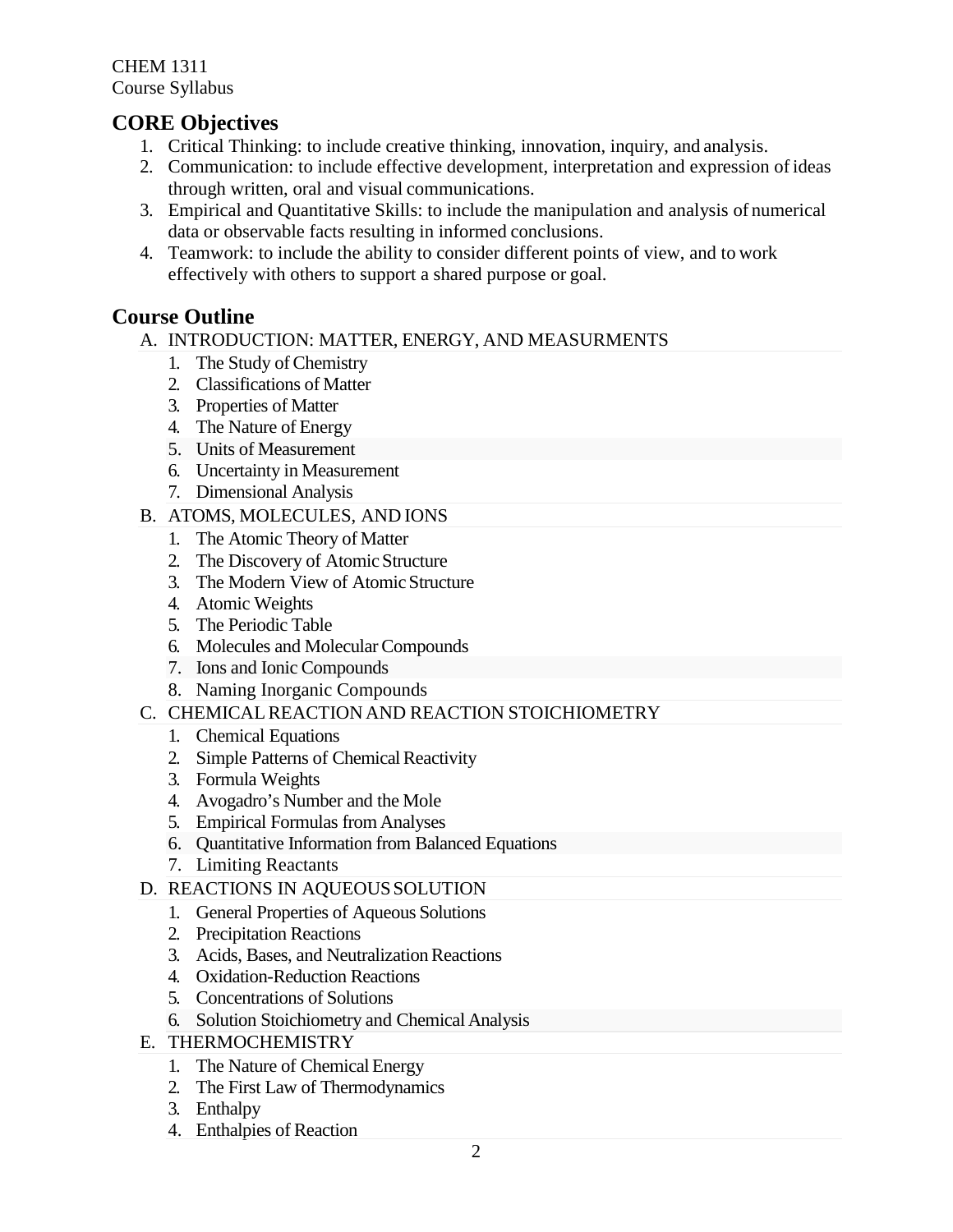CHEM 1311 Course Syllabus

- 5. Calorimetry
- 6. Hess's Law
- 7. Enthalpies of Formation
- F. ELECTRONIC STRUCTURE of ATOMS
	- 1. The Wave Nature of Light
	- 2. Quantized Energy and Photons
	- 3. Line Spectra and the Bohr Model
	- 4. The Wave Behavior of Matter
	- 5. Quantum Mechanics and Atomic Orbitals
	- 6. Representations of Orbitals
	- 7. Many-Electron Atoms
	- 8. Electron Configurations
	- 9. Electron Configurations and the Periodic Table
- G. PERIODIC PROPERTIES of theELEMENT
	- 1. Development of the Periodic Table
	- 2. Effective Nuclear Charge
	- 3. Sizes of Atoms and Ions
	- 4. Ionization Energy
	- 5. Electron Affinity
	- 6. Metals, Nonmetals, and Metalloids
	- 7. Trends for Group 1A and Group 2AMetals
	- 8. Trends for Selected Nonmetals

#### H. BASIC CONCEPTS of CHEMICALBONDING

- 1. Lewis Symbols and the Octet Rule
- 2. Ionic Bonding
- 3. Covalent Bonding
- 4. Bond Polarity and Electronegativity
- 5. Drawing Lewis Structures
- 6. Resonance Structures
- 7. Exceptions to the Octet Rule
- 8. Strengths and Lengths of Covalent Bonds
- I. MOLECULAR GEOMETRY and BONDING THEORIES:
	- 1. Molecular Shapes
	- 2. The VSEPR Model
	- 3. Molecular Shape and Molecular Polarity

## **Grade Scale**

| 90 – 100  | A |
|-----------|---|
| $80 - 89$ | B |
| $70 - 79$ | € |
| $60 - 69$ | D |
| 0 – 59    | F |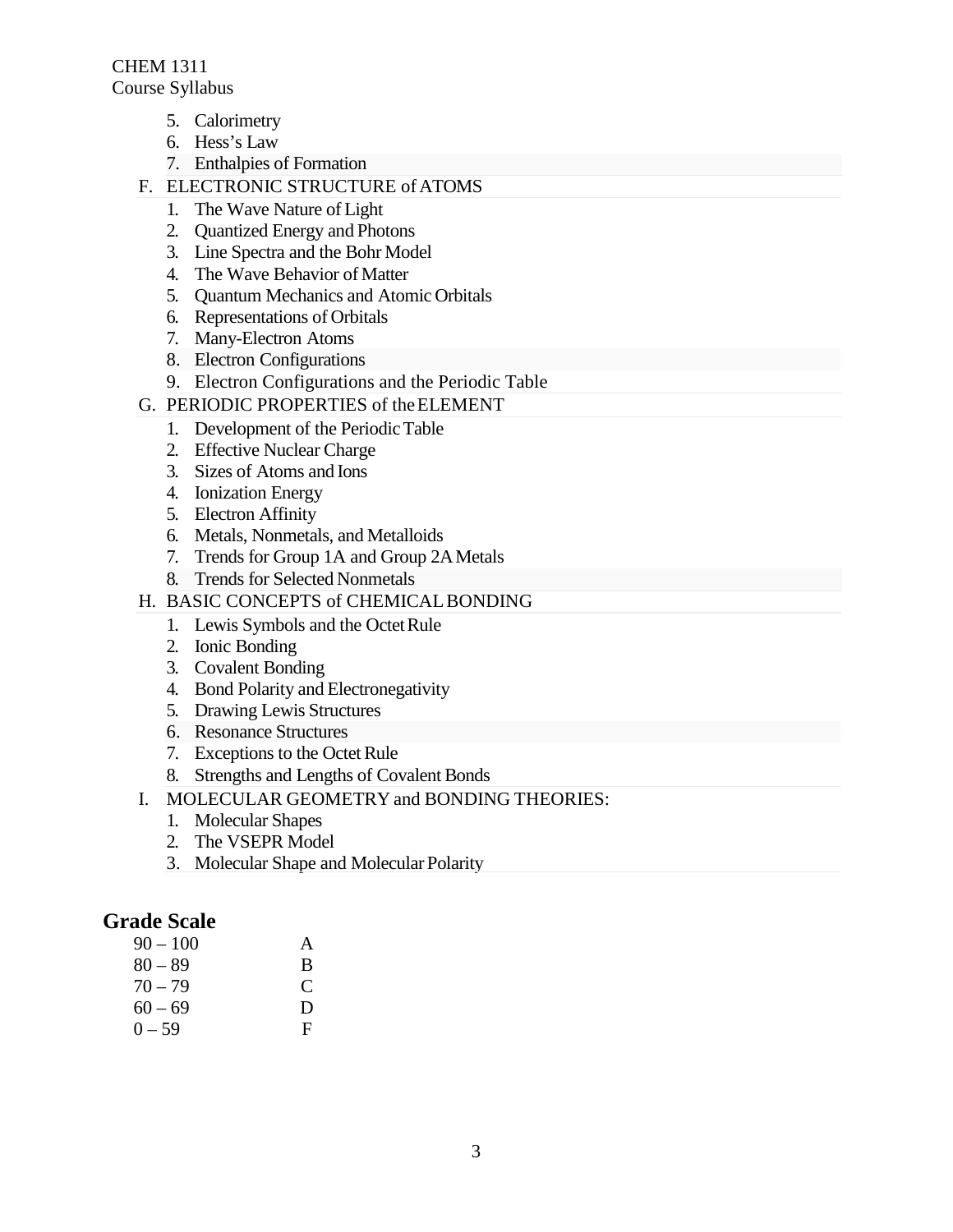CHEM 1311 Course Syllabus

## **Course Evaluation**

Final grades will be calculated according to the following criteria:

| Homework          | 20%  |
|-------------------|------|
| Test # $1$        | 15%  |
| Test # $2$        | 15%  |
| Test # $3$        | 15%  |
| Common assignment | 15 % |
| Final exam        | 20%  |

## **Course Policies**

- 1. No food, drinks, or use of tobacco products in class.
- 2. During class time, all electronic devices need to be turned to silent or off, unless prior approval has been given by instructor to have them set to vibrate. (Permission will only be given in emergency situations.) It shall be considered a breach of academic integrity (cheating) to use or possess on your body any of the following devices during any examination unless it is required for that examination and approved by the instructor:
	- •cell phone
	- smart watch/watch phone
	- laptop
	- tablet
	- electronic communication devices (including optical)
	- •earphones connected to or used as electronic communication devices.
- **1st Offense:** The exam will be taken from the student and the student will receive a grade of ZERO (0) for the exam which will be averaged into the student's class average and there will be NO MAKEUP of the test.
- **2nd Offense:** The student will be removed from the class and will receive a grade of FAILING (F) for the entire lecture and lab grade. Students with special needs and/or medical emergencies or situations should communicate with their instructor regarding individual exceptions/provisions. It is the student's responsibility to communicate such needs to the instructor.
- 3. Do not bring children to class.
- 4. No late assignments will be accepted.
- 5. No makeup exams will be given. In case of an emergency (**a proof must be submitted**), the final exam will replace the grade of the missed exam. **It is the student's responsibility to obtain missed lecture notes and class handouts andassignments**.
- 6. Attendance policy: Roll will be taken daily at the beginning of the class. If you walk in after attendance has been taken you will be counted absent. Your attendance is documented by using LIT Starfish system.
- 7. If you wish to drop a course, the student is responsible for initiating and completing the drop process. If you stop coming to class and fail to drop the course, you will earn an F in the course.